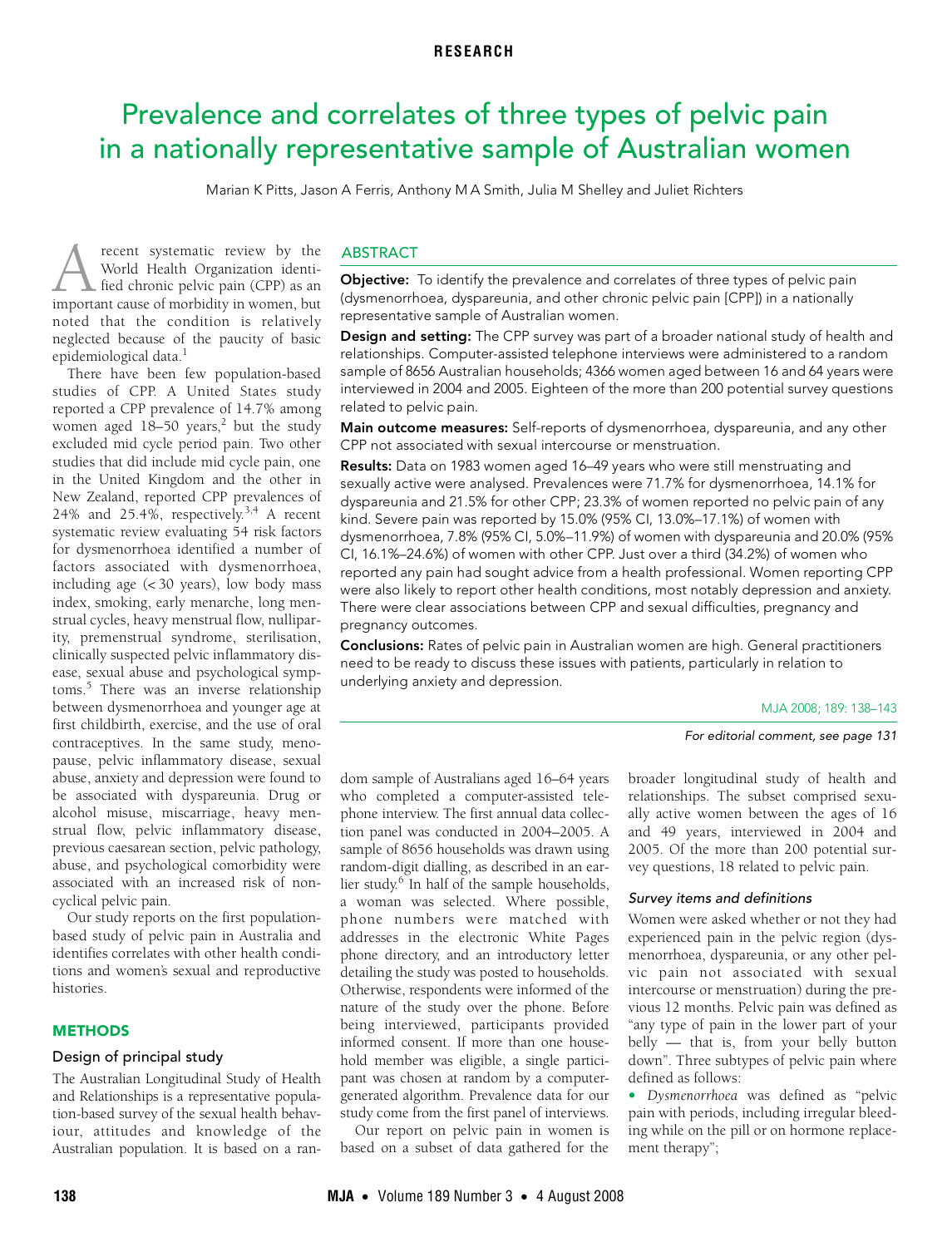

• *Dyspareunia* was defined as "pelvic pain during or in the 24 hours after intercourse"; and

• *Other CPP* was defined as "pelvic pain not occurring with periods or intercourse, either on and off or constantly".

Women who had experienced any CPP were asked to rate the typical severity of pain as "slight", "mild", "moderate" or "severe".

# **Participants**

Women who were eligible for our study were those aged between 16 and 49 years who reported menstruating in the previous 12 months and were sexually active. In line with earlier studies, $2,4$  $2,4$  $2,4$  women aged 50 years or over were excluded because of the potential confounding effects of menopause. Women who were currently pregnant (*n* = 106\*) or who had been pregnant in the previous 12 months (*n* = 269\*) were also excluded. (\* Note that all counts, here and elsewhere, were weighted for each sex with respect to household size and rounded to the nearest integer.)

# Methods of analysis

As the three CPP outcomes were dichotomous (yes/no) variables, logistic regression models were used, with all exploratory variables (eg, age, rurality, sexual history and pregnancy outcomes) entered individually. Analyses for the three outcomes variables were performed separately, with adjustment for age in each model. Data were analysed using Stata software, version 10 (StataCorp, College Station, Tex, USA) and the program's survey-based function. Confidence levels for the odds ratios were set at 95%.

# Ethical approval

Our study was approved by the human research ethics committees of La Trobe University, the University of New South Wales and Deakin University.

# RESULTS

We interviewed 4366 women, representing a response rate of 57% for female participants. Results presented here relate to the 1983 women between the ages of 16 and 49 years who reported menstruating in the previous 12 months and who were sexually active.

# Prevalence of CPP and demographic factors

Prevalences of the three types of CPP were  $71.7\%$   $(n = 1421)$  for dysmenorrhoea, 14.1% (*n* = 279) for dyspareunia, and 21.5% (*n* = 427) for other CPP. Only 23.3% (*n* = 462) of our sample reported no pelvic pain of any kind (Box 1). Box 1 also shows the overlap between dysmenorrhoea, dyspareunia and other CPP.

Different kinds of pelvic pain were experienced with differing degrees of severity. Severe pain was reported by 15.0% (95% CI, 13.0%–17.1%) of women with dysmenorrhoea, 7.8% (95% CI, 5.0%–11.9%) of women with dyspareunia, and 20.0% (95% CI, 16.1%–24.6%) of women with pelvic pain not associated with dyspareunia or dysmenorrhoea. Of women who reported dyspareunia, more than half (54.5%) reported it as only slight or mild. In contrast, of women who reported other CPP, 38.3% reported it as only slight or mild. Just over a third of women (34.2%) who reported any type of pelvic pain had sought advice from a health professional.

An age effect was observed for women reporting dysmenorrhoea and dyspareunia but not other CPP (Box 2): compared with women aged 40–49 years, women in younger age groups were significantly more likely to report dysmenorrhoea or dyspareunia. However, a test of the changes in the proportion of women experiencing pelvic pain across the age range was not significant. Given the pronounced age effect for dysmenorrhoea and dyspareunia observed in previous research, we controlled for respondents' age in all further analyses.

Women reporting dysmenorrhoea were more likely to speak English at home than women without dysmenorrhoea. Women reporting dyspareunia were more likely to have an educational attainment of secondary school level or less. Among women reporting other CPP, there were no significant demographic differences (Box 2).

# Sexual difficulties

Compared with women who had no pelvic pain, women with any type of pelvic pain were more likely to report having some form of sexual difficulty for at least a month during the previous 12 months (Box 3). For example, women in all three groups were significantly more likely to have experienced physical pain during sex and/or a lack of interest in sex during the previous 12 months; and women with dyspareunia or other CPP were significantly more likely to report anxiety about sex and/or vaginal dryness. Women reporting dyspareunia were more likely to be unable to achieve orgasm, and experienced more sexual difficulties than other women overall.

Compared with women with no pelvic pain, those reporting dyspareunia (but not the other types of CPP) were significantly more likely to have had sex during the 4 weeks prior to the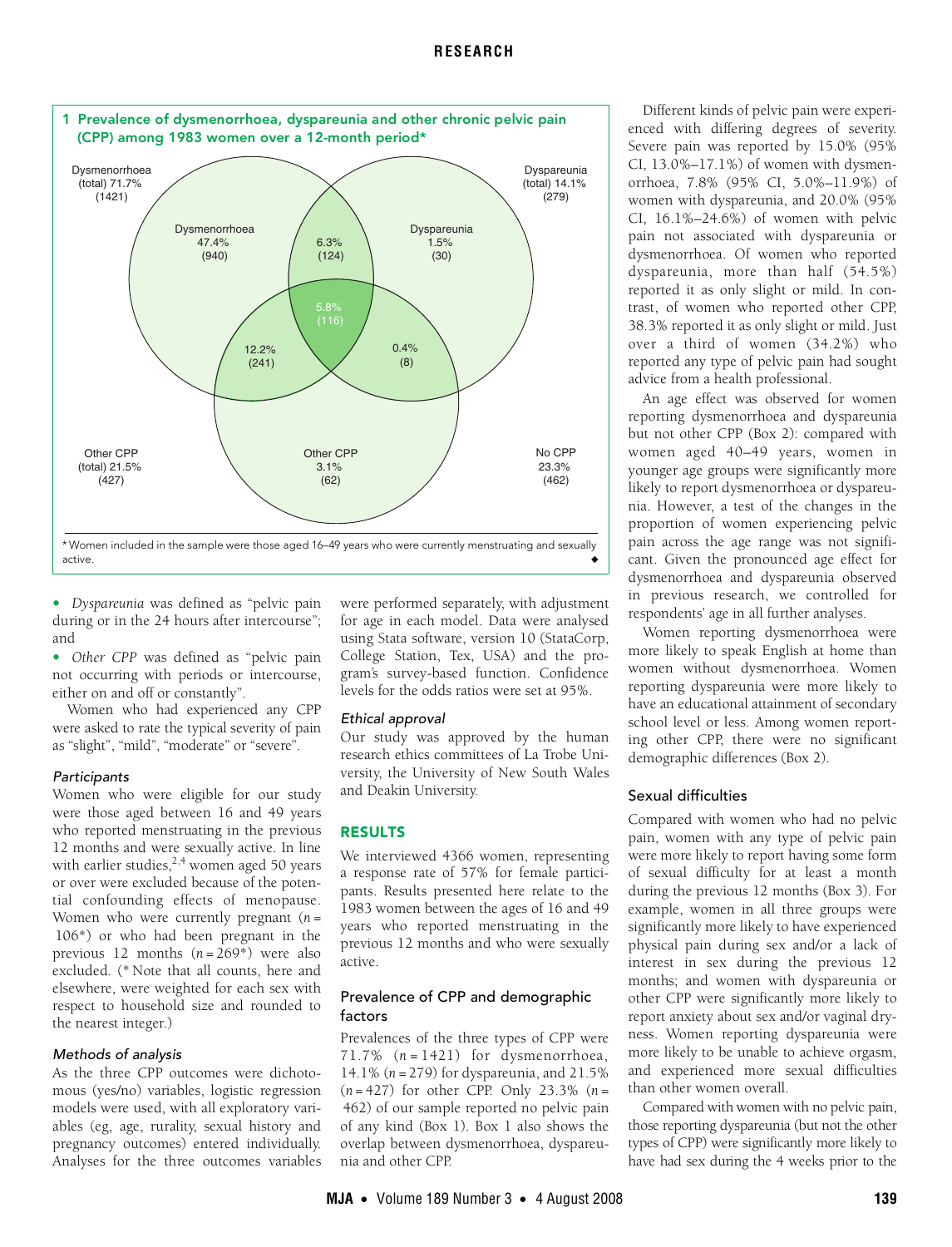| 2 Demographic correlates of three types of pelvic pain |                     |                        |                     |                        |                     |                        |                     |  |
|--------------------------------------------------------|---------------------|------------------------|---------------------|------------------------|---------------------|------------------------|---------------------|--|
|                                                        |                     | Dysmenorrhoea          |                     | Dyspareunia            |                     | Other CPP              |                     |  |
|                                                        | Number of<br>women* | "Yes"<br>responses (%) | $OR†$ (95% CI)      | "Yes"<br>responses (%) | $OR†$ (95% CI)      | "Yes"<br>responses (%) | $OR†$ (95% CI)      |  |
| Age (years)                                            |                     |                        |                     |                        |                     |                        |                     |  |
| $16 - 19$                                              | 159                 | 83.8% <sup>‡</sup>     | 2.74 (1.49-5.04)    | 19.4%                  | 2.38 (1.32-4.29)    | 21.5%                  | $1.06(0.62 - 1.82)$ |  |
| $20 - 29$                                              | 450                 | 74.8%                  | $1.58(1.18 - 2.12)$ | 16.7%                  | 1.98 (1.35-2.90)    | 21.9%                  | $1.08(0.78 - 1.50)$ |  |
| $30 - 39$                                              | 638                 | 73.7%                  | 1.49 (1.18-1.89)    | 16.5%                  | 1.95 (1.40-2.72)    | 22.5%                  | $1.12(0.86 - 1.46)$ |  |
| $40 - 49$ <sup>§</sup>                                 | 736                 | 65.3%                  | 1.0                 | 9.2%                   | 1.0                 | 20.5%                  | 1.0                 |  |
| Heterosexual relationship <sup>1</sup>                 |                     |                        |                     |                        |                     |                        |                     |  |
| Yes                                                    | 1691                | 70.9%                  | $0.92(0.65 - 1.31)$ | 14.3%                  | $1.37(0.87 - 2.15)$ | 21.6%                  | $1.02(0.70 - 1.48)$ |  |
| $No^{\S}$                                              | 292                 | 76.0%                  | 1.0                 | 12.9%                  | 1.0                 | 21.4%                  | 1.0                 |  |
| <b>Educational status</b>                              |                     |                        |                     |                        |                     |                        |                     |  |
| Less than secondary                                    | 430                 | 71.5%                  | $1.06(0.78 - 1.44)$ | 15.3%                  | $1.55(1.04 - 2.30)$ | 21.1%                  | $0.98(0.70 - 1.38)$ |  |
| Secondary                                              | 989                 | 72.8%                  | $1.12(0.87 - 1.43)$ | 15.3%                  | $1.45(1.04 - 2.03)$ | 21.7%                  | $1.01(0.77 - 1.33)$ |  |
| Tertiary <sup>§</sup>                                  | 564                 | 69.7%                  | 1.0                 | 10.9%                  | 1.0                 | 21.6%                  | 1.0                 |  |
| Employment status                                      |                     |                        |                     |                        |                     |                        |                     |  |
| None <sup>§</sup>                                      | 478                 | 71.7%                  | 1.0                 | 16.6%                  | 1.0                 | 19.0%                  | 1.0                 |  |
| Part-time                                              | 754                 | 70.1%                  | $0.96(0.73 - 1.26)$ | 11.6%                  | $0.70(0.49 - 0.99)$ | 22.3%                  | $1.24(0.92 - 1.67)$ |  |
| Full-time                                              | 750                 | 73.2%                  | $1.11(0.84 - 1.46)$ | 14.9%                  | $0.89(0.63 - 1.26)$ | 22.4%                  | $1.23(0.91 - 1.66)$ |  |
| Region of residence**                                  |                     |                        |                     |                        |                     |                        |                     |  |
| City <sup>§</sup>                                      | 1030                | 71.6%                  | 1.0                 | 14.0%                  | 1.0                 | 20.3%                  | 1.0                 |  |
| Regional                                               | 847                 | 71.1%                  | $0.98(0.78 - 1.22)$ | 13.5%                  | $0.98(0.73 - 1.30)$ | 22.7%                  | $1.17(0.92 - 1.49)$ |  |
| Remote                                                 | 82                  | 79.6%                  | $1.66(0.97 - 2.83)$ | 17.3%                  | 1.39 (0.74-2.60)    | 22.4%                  | $1.15(0.66 - 2.00)$ |  |
| Language spoken at home                                |                     |                        |                     |                        |                     |                        |                     |  |
| English                                                | 1898                | 72.4%                  | $2.02(1.21 - 3.38)$ | 14.1%                  | $1.01(0.51 - 2.02)$ | 21.8%                  | $1.63(0.63 - 4.20)$ |  |
| Other $\delta$                                         | 85                  | 55.9%                  | 1.0                 | 13.7%                  | 1.0                 | 14.7%                  | 1.0                 |  |

CPP = chronic pelvic pain. OR = odds ratio. \* Numbers were weighted for each sex with respect to household size and rounded to the nearest integer. † ORs were adjusted for age. ‡ An example of how to interpret percentages in table: 83.8% of the 159 women aged 16–19 years responded "yes" to the question of whether they had experienced dysmenorrhoea during the previous 12 months. § Reference category. ¶ In a heterosexual relationship currently or within previous 12 months. \*\* Based on the Australian Standard Geographical Classification.<sup>[7](#page-5-7)</sup>

interview and were more likely to have had sex more frequently (Box 3).

# Contraceptive practices

Women who reported dysmenorrhoea were significantly less likely to be using oral contraception or any form of contraception (data not shown). Women reporting dyspareunia or other CPP were significantly more likely to have ever used emergency contraception.

# Pregnancy and pregnancy outcomes

Relationships between pregnancy outcomes and the three types of CPP are summarised in Box 4. Compared with women who had never been pregnant, those who had ever been pregnant were significantly less likely to report dysmenorrhoea but more likely to report dyspareunia. There was no significant association between pregnancy and other

CPP. Women who had had a live birth or a termination were significantly less likely to report dysmenorrhoea.

Compared to women with no dyspareunia, women reporting dyspareunia were significantly more likely to have had two or more pregnancies and to have had a miscarriage or termination. The data suggest that women who have had two or more terminations are more likely to experience dyspareunia. For women reporting other CPP there were no significant patterns of association with pregnancy history (Box 4).

# Other health conditions

A number of lifestyle and health conditions were analysed for associations with pelvic pain (data not shown). Women who had ever been diagnosed with depression or who had experienced a lot of anxiety over the previous 4 weeks were significantly more

likely to report any form of pelvic pain. (As the anxiety question included depression as one of the options for emotional problems, depression was added as a covariate to mediate any collinear effects.)

Women reporting dysmenorrhoea were significantly more likely to be a current drinker, and women who reported dyspareunia were more likely to have a heart condition and to be a current smoker. Women reporting other CPP were significantly more likely to have a heart condition.

There was no significant association between CPP and a range of other factors, including diabetes, high blood pressure, body mass index and binge drinking.

# **DISCUSSION**

The key finding of our study was the high prevalence of the three types of pelvic pain, with only one in four participants reporting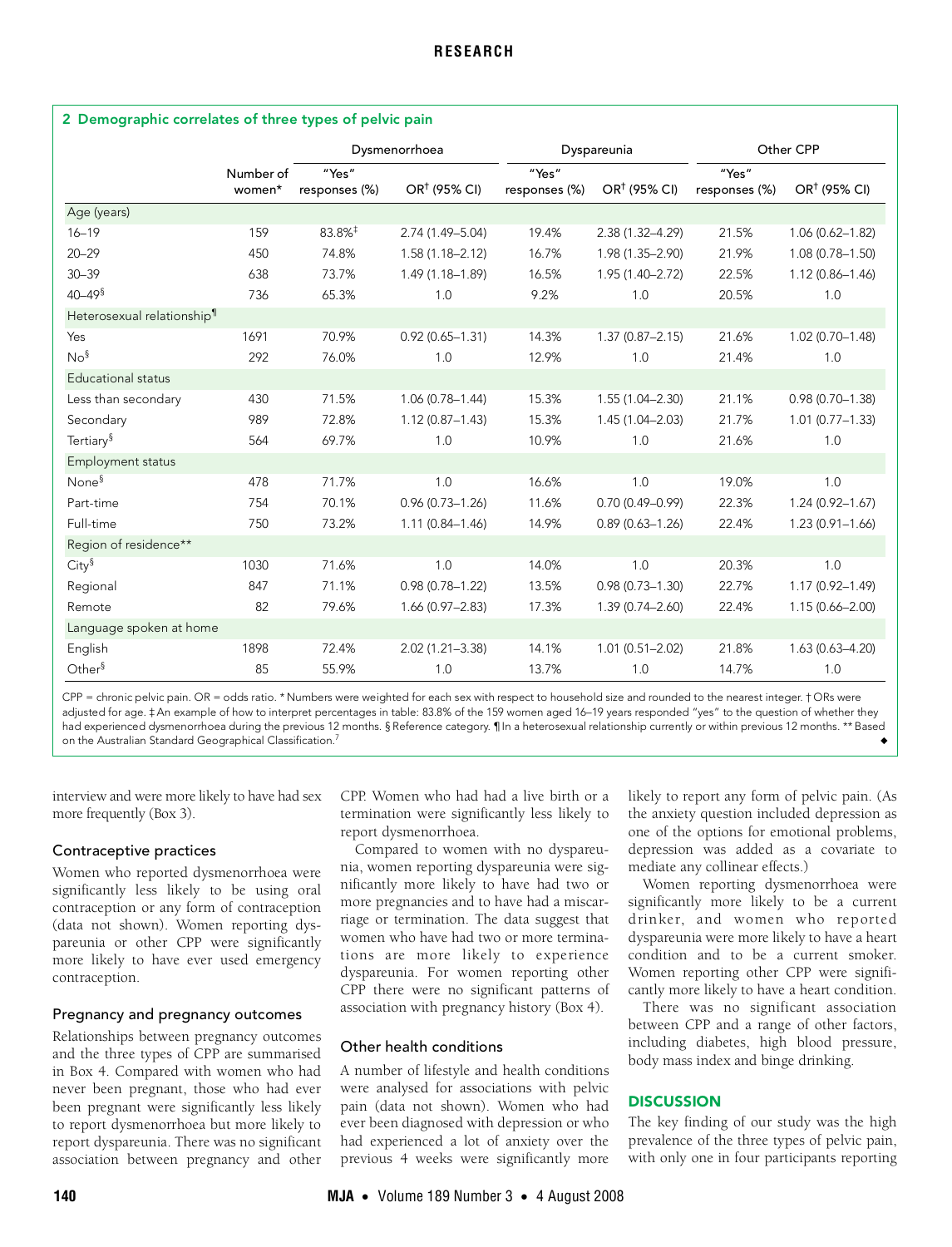|                                                                                |                     | Dysmenorrhoea          |                     | Dyspareunia            |                     | Other CPP              |                     |
|--------------------------------------------------------------------------------|---------------------|------------------------|---------------------|------------------------|---------------------|------------------------|---------------------|
|                                                                                | Number of<br>women* | "Yes"<br>responses (%) | $OR†$ (95% CI)      | "Yes"<br>responses (%) | $OR†$ (95% CI)      | "Yes"<br>responses (%) | $OR†$ (95% CI)      |
| Had sex in past 4 weeks                                                        |                     |                        |                     |                        |                     |                        |                     |
| No <sup>†</sup>                                                                | 312                 | 72.5%                  | 1.0                 | 9.6%                   | 1.0                 | 20.3%                  | 1.0                 |
| Yes                                                                            | 1645                | $71.3\%$ <sup>§</sup>  | $1.03(0.75 - 1.41)$ | 15.0%                  | $1.80(1.16 - 2.80)$ | 21.7%                  | $1.09(0.76 - 1.57)$ |
| Frequency of sex in past 4 weeks                                               |                     |                        |                     |                        |                     |                        |                     |
| No sex $‡$                                                                     | 312                 | 72.5%                  | 1.0                 | 9.6%                   | 1.0                 | 20.3%                  | 1.0                 |
| Less than once a week                                                          | 488                 | 71.3%                  | $1.03(0.72 - 1.48)$ | 11.8%                  | 1.37 (0.82-2.28)    | 25.3%                  | 1.34 (0.89-2.00)    |
| Once a week                                                                    | 502                 | 71.1%                  | $1.04(0.72 - 1.50)$ | 15.0%                  | $1.83(1.11 - 3.00)$ | 20.3%                  | $1.00(0.66 - 1.51)$ |
| Two to three times a week                                                      | 488                 | 72.8%                  | $1.13(0.78 - 1.62)$ | 15.4%                  | 1.88 (1.15-3.08)    | 19.1%                  | $0.93(0.61 - 1.41)$ |
| Four to six times a week                                                       | 105                 | 65.9%                  | $0.74(0.44 - 1.25)$ | 27.8%                  | 3.65 (1.96-6.82)    | 24.6%                  | $1.27(0.71 - 2.26)$ |
| More than once a day                                                           | 30                  | 69.4%                  | $0.81(0.32 - 2.06)$ | 27.8%                  | 3.43 (1.39-8.49)    | 19.4%                  | $0.93(0.37 - 2.33)$ |
| During the past 12 months has there been a period of 1 month or more when you: |                     |                        |                     |                        |                     |                        |                     |
| Lacked interested in sex                                                       |                     |                        |                     |                        |                     |                        |                     |
| No <sup>†</sup>                                                                | 1069                | 69.2%                  | 1.0                 | 11.2%                  | 1.0                 | 17.5%                  | 1.0                 |
| Yes                                                                            | 914                 | 74.5%                  | $1.31(1.05 - 1.62)$ | 17.4%                  | 1.69 (1.28-2.23)    | 26.3%                  | $1.68(1.33 - 2.13)$ |
| Were anxious about sex                                                         |                     |                        |                     |                        |                     |                        |                     |
| No <sup>‡</sup>                                                                | 1736                | 70.8%                  | 1.0                 | 12.6%                  | 1.0                 | 20.7%                  | 1.0                 |
| Yes                                                                            | 248                 | 77.8%                  | 1.37 (0.97-1.96)    | 23.9%                  | 2.07 (1.44-2.97)    | 27.6%                  | 1.46 (1.05-2.01)    |
| Were unable to orgasm                                                          |                     |                        |                     |                        |                     |                        |                     |
| No <sup>‡</sup>                                                                | 1615                | 71.0%                  | 1.0                 | 12.5%                  | 1.0                 | 20.6%                  | 1.0                 |
| Yes                                                                            | 342                 | 74.6%                  | 1.19 (0.89-1.60)    | 21.0%                  | 1.84 (1.33-2.56)    | 25.4%                  | 1.31 (0.98-1.75)    |
| Were quick to orgasm                                                           |                     |                        |                     |                        |                     |                        |                     |
| No <sup>†</sup>                                                                | 1849                | 71.1%                  | 1.0                 | 14.0%                  | 1.0                 | 21.1%                  | 1.0                 |
| Yes                                                                            | 108                 | 80.0%                  | $1.66(1.01 - 2.75)$ | 13.8%                  | $1.00(0.58 - 1.74)$ | 27.7%                  | 1.44 (0.91-2.28)    |
| Had physical pain during sex                                                   |                     |                        |                     |                        |                     |                        |                     |
| No <sup>†</sup>                                                                | 1777                | 70.4%                  | 1.0                 | 10.1%                  | 1.0                 | 20.4%                  | 1.0                 |
| Yes                                                                            | 199                 | 82.4%                  | $1.74(1.14 - 2.66)$ | 49.8%                  | 8.43 (5.84-12.19)   | 32.2%                  | 1.86 (1.30-2.66)    |
| Had vaginal dryness                                                            |                     |                        |                     |                        |                     |                        |                     |
| No <sup>‡</sup>                                                                | 1784                | 71.7%                  | 1.0                 | 12.9%                  | 1.0                 | 20.9%                  | 1.0                 |
| Yes                                                                            | 199                 | 71.5%                  | $1.04(0.73 - 1.47)$ | 24.3%                  | 2.31 (1.59-3.36)    | 27.6%                  | 1.46 (1.02-2.07)    |

CPP = chronic pelvic pain. OR = odds ratio. \* Numbers were weighted for each sex with respect to household size and rounded to the nearest integer. † ORs were adjusted for age. ‡ Reference category. § An example of how to interpret percentages in table: 71.3% of the 1645 women who had had sex in the past 4 weeks responded "yes" to the question of whether they had experienced dysmenorrhoea during the previous 12 months.

no pelvic pain. With 71.7% of women reporting dysmenorrhoea, this condition can clearly be considered to be the norm for Australian women.

As observed in previous studies,  $2.4$  we found a significant association between age and pelvic pain, with women aged 40–49 years reporting lower prevalences of dysmenorrhoea and dyspareunia than younger women. The 83.8% prevalence of dysmenorrhoea among women aged 16–19 years in our study was similar to the 80% prevalence noted in a Western Australian study of female senior secondary students.<sup>[8](#page-5-8)</sup> More than one in five women (21.5%) in our

study reported other CPP, which is similar to the 24% reported by Zondervan et al<sup>[3](#page-5-2)</sup> in the UK and the 25.4% reported by Grace and Zondervan<sup>[4](#page-5-3)</sup> in NZ. However, Zondervan and colleagues sampled from a community clinic and Grace and Zondervan used a postal survey. Both methods may include a response bias towards women interested in, or relating to, CPP. By contrast, our survey incorporated many different aspects of health and wellbeing, of which pelvic pain was just one aspect.

Physical pain during intercourse and lack of interest in sex were commonly reported among all three groups of women in our

survey. Those reporting dyspareunia had the most sexual difficulties — in spite of (or perhaps partly because of) the fact that they were more likely to report having sex during the previous 4 weeks and to report having more frequent sex than women without dyspareunia.

For women in our study, the overall prevalence of dyspareunia was 14.1%. This is higher than the 9.3% prevalence found in women attending a cervical screening program in Sweden.<sup>9</sup> Although a direct comparison between our study and the Swedish study was not possible for all individual age groups, for women aged 20–29 years, the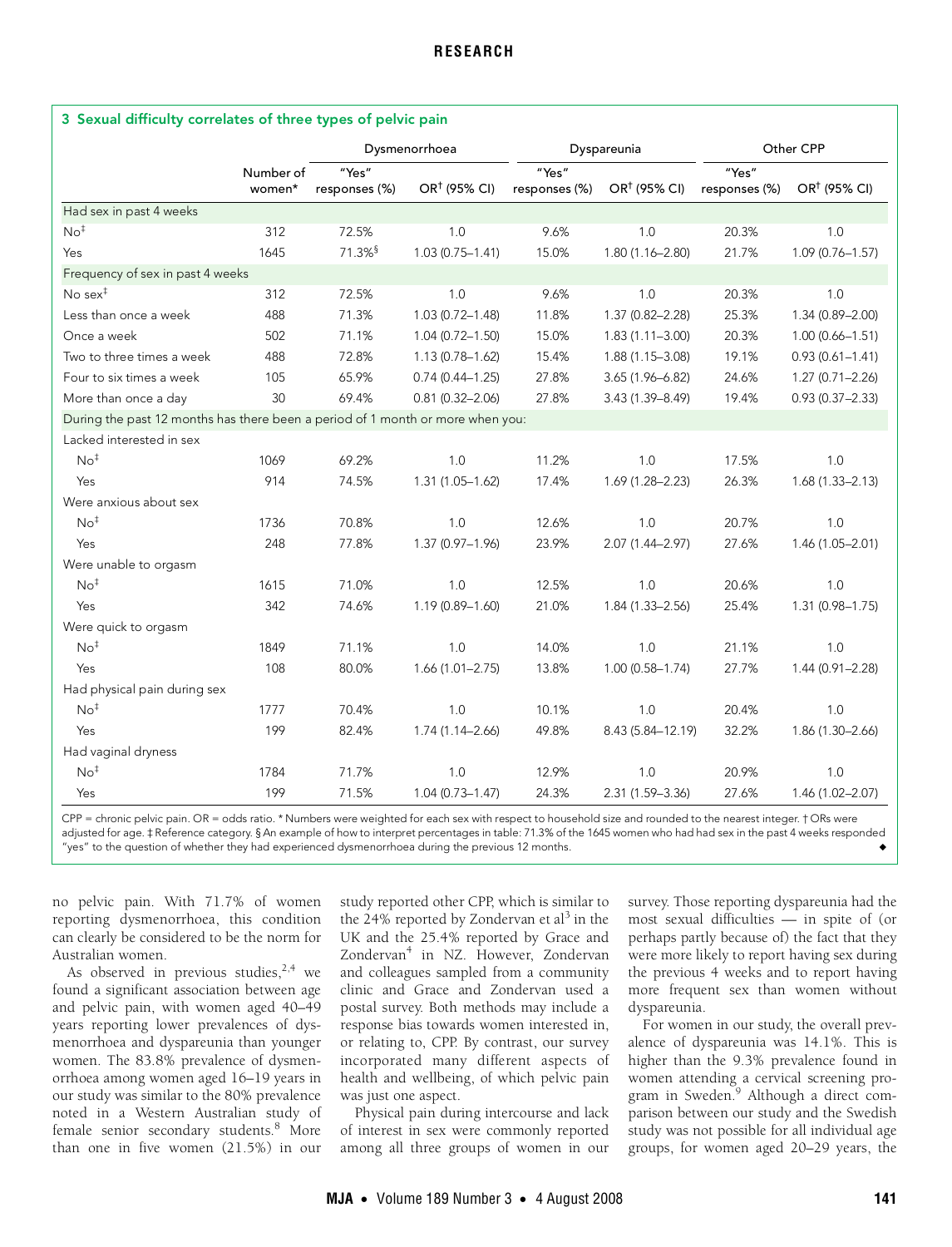|                          |                     | 4 Pregnancy outcome correlates of three types of pelvic pain |                             |                        |                             |                        |                             |  |  |
|--------------------------|---------------------|--------------------------------------------------------------|-----------------------------|------------------------|-----------------------------|------------------------|-----------------------------|--|--|
|                          |                     | Dysmenorrhoea                                                |                             |                        | Dyspareunia                 |                        | Other CPP                   |  |  |
|                          | Number of<br>women* | "Yes"<br>responses (%)                                       | OR <sup>†</sup><br>(95% CI) | "Yes"<br>responses (%) | OR <sup>†</sup><br>(95% CI) | "Yes"<br>responses (%) | OR <sup>†</sup><br>(95% CI) |  |  |
| Ever been pregnant       |                     |                                                              |                             |                        |                             |                        |                             |  |  |
| No <sup>†</sup>          | 666                 | 78.1%                                                        | 1.0                         | 14.9%                  | 1.0                         | 21.2%                  | 1.0                         |  |  |
| Yes                      | 1317                | 68.4% <sup>§</sup>                                           | $0.74(0.55 - 0.99)$         | 13.6%                  | $1.46(1.01 - 2.11)$         | 21.7%                  | $1.11(0.81 - 1.52)$         |  |  |
| Number of times pregnant |                     |                                                              |                             |                        |                             |                        |                             |  |  |
| $0^{\ddagger}$           | 666                 | 78.1%                                                        | 1.0                         | 14.9%                  | 1.0                         | 21.2%                  | 1.0                         |  |  |
| $\mathbf{1}$             | 188                 | 72.6%                                                        | $0.82(0.56 - 1.22)$         | 12.8%                  | $1.11(0.66 - 1.87)$         | 24.3%                  | $1.23(0.80 - 1.87)$         |  |  |
| 2                        | 403                 | 65.8%                                                        | $0.65(0.46 - 0.91)$         | 14.1%                  | 1.60 (1.03-2.49)            | 19.7%                  | $0.96(0.66 - 1.40)$         |  |  |
| $\geq$ 3                 | 726                 | 68.7%                                                        | $0.76(0.55 - 1.05)$         | 13.6%                  | $1.67(1.09 - 2.56)$         | 22.2%                  | $1.14(0.80 - 1.61)$         |  |  |
| Ever had a live birth    |                     |                                                              |                             |                        |                             |                        |                             |  |  |
| No <sup>†</sup>          | 765                 | 77.6%                                                        | 1.0                         | 15.6%                  | 1.0                         | 21.4%                  | 1.0                         |  |  |
| Yes                      | 1218                | 67.9%                                                        | $0.74(0.56 - 0.97)$         | 13.1%                  | $1.23(0.87 - 1.73)$         | 21.6%                  | $1.07(0.81 - 1.43)$         |  |  |
| Number of live births    |                     |                                                              |                             |                        |                             |                        |                             |  |  |
| $0^{\ddagger}$           | 765                 | 77.6%                                                        | 1.0                         | 15.6%                  | 1.0                         | 21.4%                  | 1.0                         |  |  |
| $\mathbf{1}$             | 208                 | 67.6%                                                        | $0.70(0.49 - 0.99)$         | 12.8%                  | $1.07(0.67 - 1.71)$         | 22.4%                  | $1.09(0.75 - 1.60)$         |  |  |
| $\overline{2}$           | 561                 | 70.4%                                                        | $0.82(0.60 - 1.12)$         | 14.4%                  | 1.37 (0.93-2.01)            | 23.3%                  | 1.17 (0.85-1.60)            |  |  |
| $\geq 3$                 | 449                 | 64.9%                                                        | $0.66(0.47 - 0.92)$         | 11.5%                  | $1.15(0.73 - 1.82)$         | 19.2%                  | $0.92(0.64 - 1.33)$         |  |  |
| Ever had a miscarriage   |                     |                                                              |                             |                        |                             |                        |                             |  |  |
| No <sup>‡</sup>          | 1582                | 71.4%                                                        | 1.0                         | 13.6%                  | 1.0                         | 20.8%                  | 1.0                         |  |  |
| Yes                      | 401                 | 72.6%                                                        | 1.28 (0.99-1.66)            | 15.8%                  | $1.54(1.11 - 2.13)$         | 24.5%                  | 1.29 (0.98-1.71)            |  |  |
| Number of miscarriages   |                     |                                                              |                             |                        |                             |                        |                             |  |  |
| $0^{\ddagger}$           | 1582                | 71.4%                                                        | 1.0                         | 13.6%                  | 1.0                         | 20.8%                  | 1.0                         |  |  |
| $\mathbf{1}$             | 269                 | 70.9%                                                        | $1.17(0.87 - 1.58)$         | 16.1%                  | 1.56 (1.07-2.27)            | 22.9%                  | 1.18 (0.85-1.64)            |  |  |
| $\overline{2}$           | 79                  | 78.9%                                                        | $1.81(1.06 - 3.11)$         | 12.6%                  | $1.17(0.62 - 2.22)$         | 27.4%                  | 1.50 (0.90-2.49)            |  |  |
| $\geq$ 3                 | 53                  | 71.4%                                                        | 1.26 (0.66-2.42)            | 19.0%                  | 2.09 (0.95-4.63)            | 28.6%                  | $1.61(0.82 - 3.16)$         |  |  |
| Ever had a termination   |                     |                                                              |                             |                        |                             |                        |                             |  |  |
| No <sup>‡</sup>          | 1700                | 72.9%                                                        | 1.0                         | 13.2%                  | 1.0                         | 21.4%                  | 1.0                         |  |  |
| Yes                      | 284                 | 64.4%                                                        | $0.73(0.55 - 0.96)$         | 19.1%                  | 1.74 (1.24-2.44)            | 22.6%                  | 1.08 (0.79-1.48)            |  |  |
| Number of terminations   |                     |                                                              |                             |                        |                             |                        |                             |  |  |
| $0^{\ddagger}$           | 1700                | 72.9%                                                        | 1.0                         | 13.2%                  | 1.0                         | 21.4%                  | 1.0                         |  |  |
| $\mathbf{1}$             | 212                 | 62.2%                                                        | $0.66(0.48 - 0.90)$         | 15.4%                  | 1.32 (0.87-1.99)            | 22.0%                  | 1.04 (0.74-1.48)            |  |  |
| $\overline{2}$           | 53                  | 70.3%                                                        | $0.96(0.53 - 1.73)$         | 29.7%                  | $3.19(1.75 - 5.81)$         | 28.1%                  | 1.45 (0.74-2.83)            |  |  |
| $\geq 3$                 | 18                  | 72.7%                                                        | 1.12 (0.39-3.24)            | 31.8%                  | 3.78 (1.44-9.93)            | 13.6%                  | $0.59(0.12 - 2.78)$         |  |  |

# 4 Pregnancy outcome correlates of three types of pelvic pain

CPP = chronic pelvic pain. OR = odds ratio. \* Numbers were weighted for each sex with respect to household size and rounded to the nearest integer. † ORs were adjusted for age. ‡ Reference category. § An example of how to interpret percentages in table: 68.4% of the 1317 women who reported ever being pregnant responded "yes" to the question of whether they had experienced dysmenorrhoea during the previous 12 months.

prevalence was 16.7% in our study compared with 13% in the Swedish study.

Strengths of our study were its large sample size and wide age range. Additionally, the sample was population-based rather than clinic-based. Potential weaknesses included the reliance on self-report and the relatively low response rate. In mitigation of the low response rate, it is noteworthy that the prevalences of most key outcomes in sexual and reproductive health in our study were almost exactly the same as those

reported in the previous national Australian study, which had a 73% response rate (data not shown).[6](#page-5-5)

Our findings lend further support to the findings of a review by Latthe et al of factors predisposing women to CPP.<sup>1</sup> That review pointed to the inter-relationship between risk factors — for example, that a history of abuse is strongly associated with depression, and that both factors are, in turn, associated with CPP. Given the longitudinal nature of our study, analysis of further waves of data may

shed light on the nature of causal relationships between these and other risk factors. Only a quarter of the studies evaluated by Latthe et al<sup>1</sup> (which were predominantly case–control studies) examined the temporal relationship between risk factors and CPP. Further areas in need of research include a comprehensive understanding of the natural history of pelvic pain and strategies for its effective treatment and management.

In conclusion, rates of pelvic pain in Australia are high. Yet our findings suggest